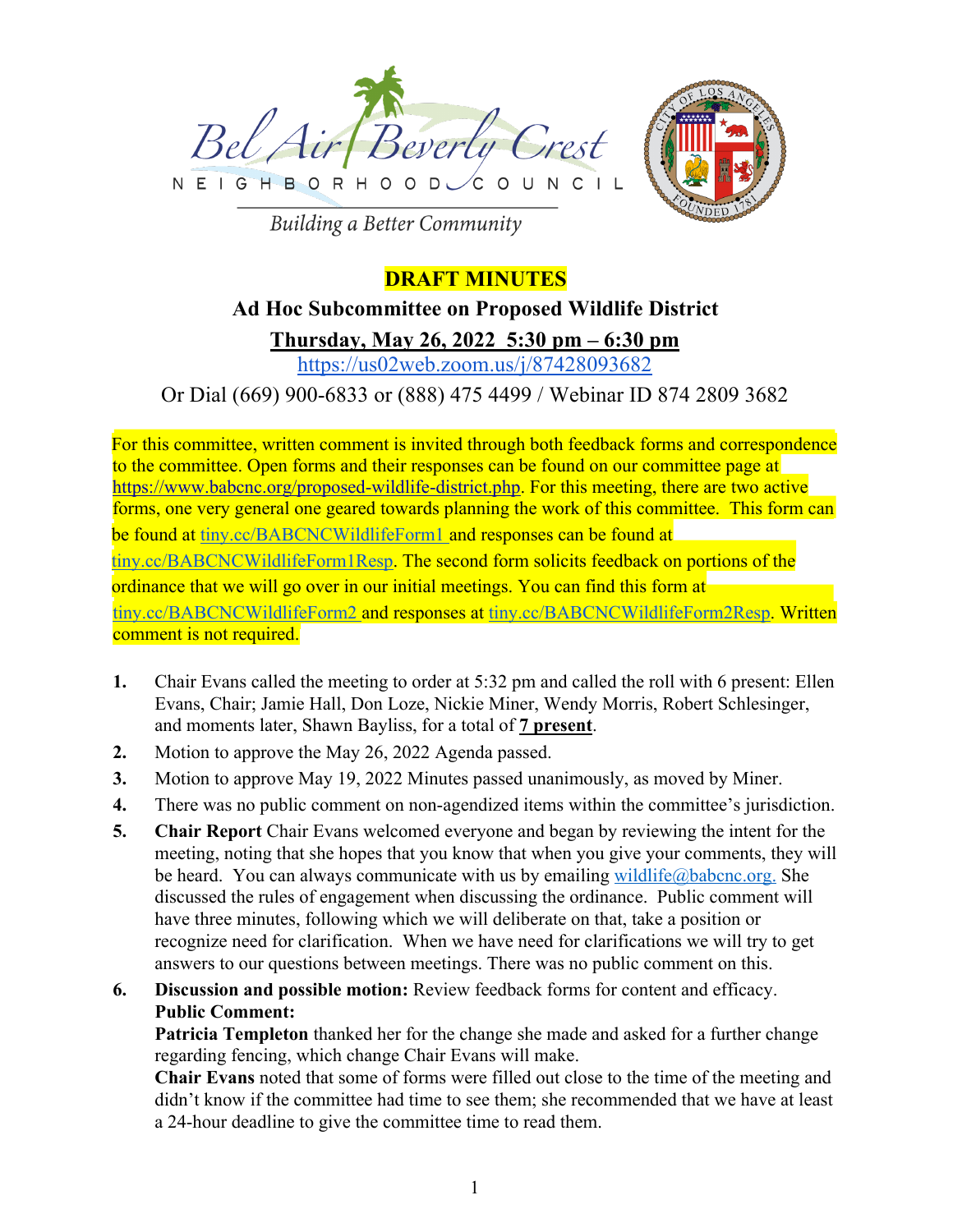**7. Discussion and possible motion: Choose sample lots for applications. (attachment A)** Chair Evans shared her screen to show sample lots, explained why they were chosen and welcomed comment on that.

The 1<sup>st</sup> sample lot had to do with front yard setbacks...; one major change would be if the depth of the lot is less than 50 feet. She noted that it is entirely covered by a water resource buffer, worth discussing.

The 2<sup>nd</sup> lot is on a substandard hillside street, where the front yard setback would not be required to be 5 feet and where there is a steep hill in the back.

Lot #3 was much larger lot on a substandard street.

Lot #4 on Linda Flora has interesting features with a tiny bit of ridgeline on the front and a tiny bit of water resource on the back.

Morris asked about the buffer… if 50 feet from the edge of the colored portion. Evans believes this is it but would write as something to clarify. She think the colors represent the buffer itself as that is how it is labeled. She noted that this amount of water resource would definitely cause this lot to have water resource restrictions.

Lot #5 she chose because it is big and would be less affected by restrictions than others.

Lot #6 is strongly on the ridgeline.

### **Public Comment on Sample Lots:**

Pat & Jay: Pat have volunteered their house/lot at 1541 Bel Air Road as an RFA example; as she noted on the form a few minutes before this meeting that she would want to have something with greater than 60 degree slopes included in these lots. She explained per a surveyor, part of her lot is greater than 60-degree slope. She believes that she would have a postage-stamp-sized house after this ordinance if a wildfire burned the house down.

Chair Evans clarified that after a disaster, you rebuild; you don't rebuild under the current Code; it is not specifically in the Wildlife Ordinance but in the Municipal Code.

**Motion**: There was no objection by the committee to include Pat & Jay's lot to look at how the ordinance affects building on different lots. Evans was asked and noted that we could also decide on using other lots which would be a great example.

Member Morris asked about rebuilding after a disaster; (thought if you couldn't rebuild according to the current rules, you'd have to apply for a variance.) Evans noted that it is not on the agenda to discuss at this meeting and she will agendize this question for the next meeting.

**Bill** expressed feeling that every element of this is designed to be obtuse; he doesn't understand what we are looking at in the sample lots… that you have to be an expert to understand the repercussions, and that it is designed to confuse.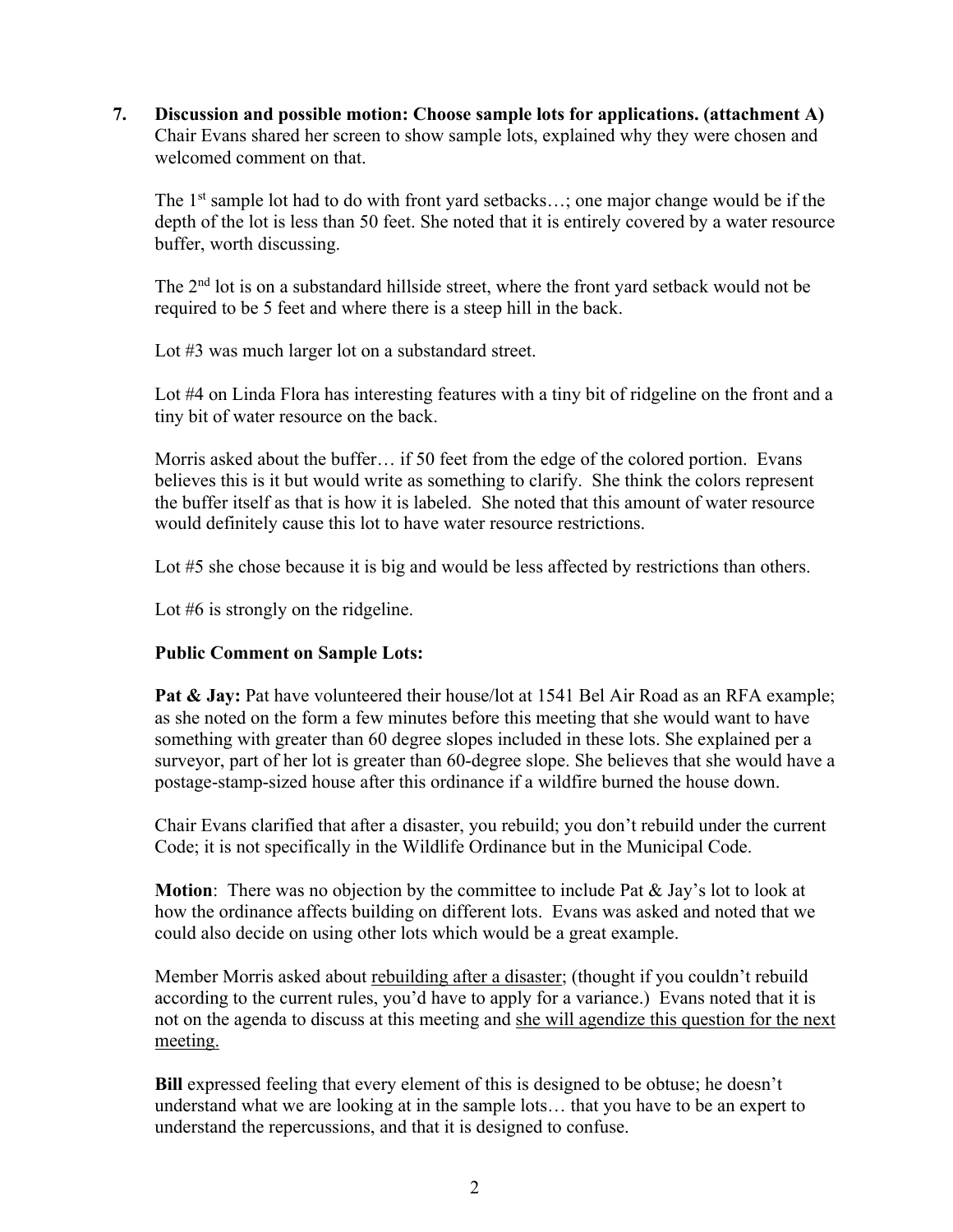**Patricia** suggested that there are a couple streets on Benedict Canyon, e.g., Yoakum and Easton, she believes the south side of Easton is highly affected with wildlife buffers while the north side isn't and believes Yoakum is the opposite. She noted that there are a lot of smaller older homes, which she thinks is a good illustration of the randomness of what will happen with these ordinances.

**Michael** commented as to rebuilding with the old code, when these buildings are rebuilt, they have to be rebuilt to the same size maybe just a little more; not larger. Evans reiterated that we will talk about rebuilding at the next meeting.

**Andrew** asked as to GIS layers for ridgeline buffers and water resources. Evans noted that we will have a specific meeting where mapping is agendized and will try to get clarification before that.

Evans will bring back sample lots for next time.

**8. Discussion and possible motion:** Presentation and discussion on Sections 1-5 of the draft ordinance. Committee will adopt a position and/or identify further information or stakeholder feedback necessary to adopt a position on these sections.

Chair Evans provided a Power Point presentation on Sections 1-5, including but not limited to definitions of the name of the ordinance. She explained that Sections 2, 3 and 5 were boilerplate and read aloud from Section 4. At that point she had requests for clarification or questions prior to moving on to public comment and deliberation.

Member Hall had questions beginning in Section 1, what is the meaning of "unmapped resource" and of "shall be identified," what "identified" means and for what purpose.

**Bill** commented that it goes to the language involving the <u>intent of the ordinance</u> including public health… He related that when speaking to the watch commander of the LAPD didn't know about this ordinance and said he was justified in his concern that part of the wildlife ordinance would affect public health. He asked how does this help public health?

**Patricia** commented that the definition of "wildlife resource" is so open that almost anything can be a wildlife resource. She would like to know the standards for the project reviewer to identify things that fit into that definition that aren't mapped and what if you disagree on whether or not this it is a resource.

**Patricia** also asked would it be possible for someone to spell out what all of these things are: "Administrative Clearance," and other things, and asked if we could see the form that has to be filled out. She noted that people have no idea if they have to get surveys even for small things; it is vague at this point and hard to know how big a burden it will be.

Member Hall explained that an "Administrative Clearance" is relatively new at the City, basically it is a staff-level review of an application to determine compliance; no public hearing and not appealable; the lowest level kind of review, but there is a definition in the Code and that Connie Pallini Tipton, Senior City Planner, could give a better explanation.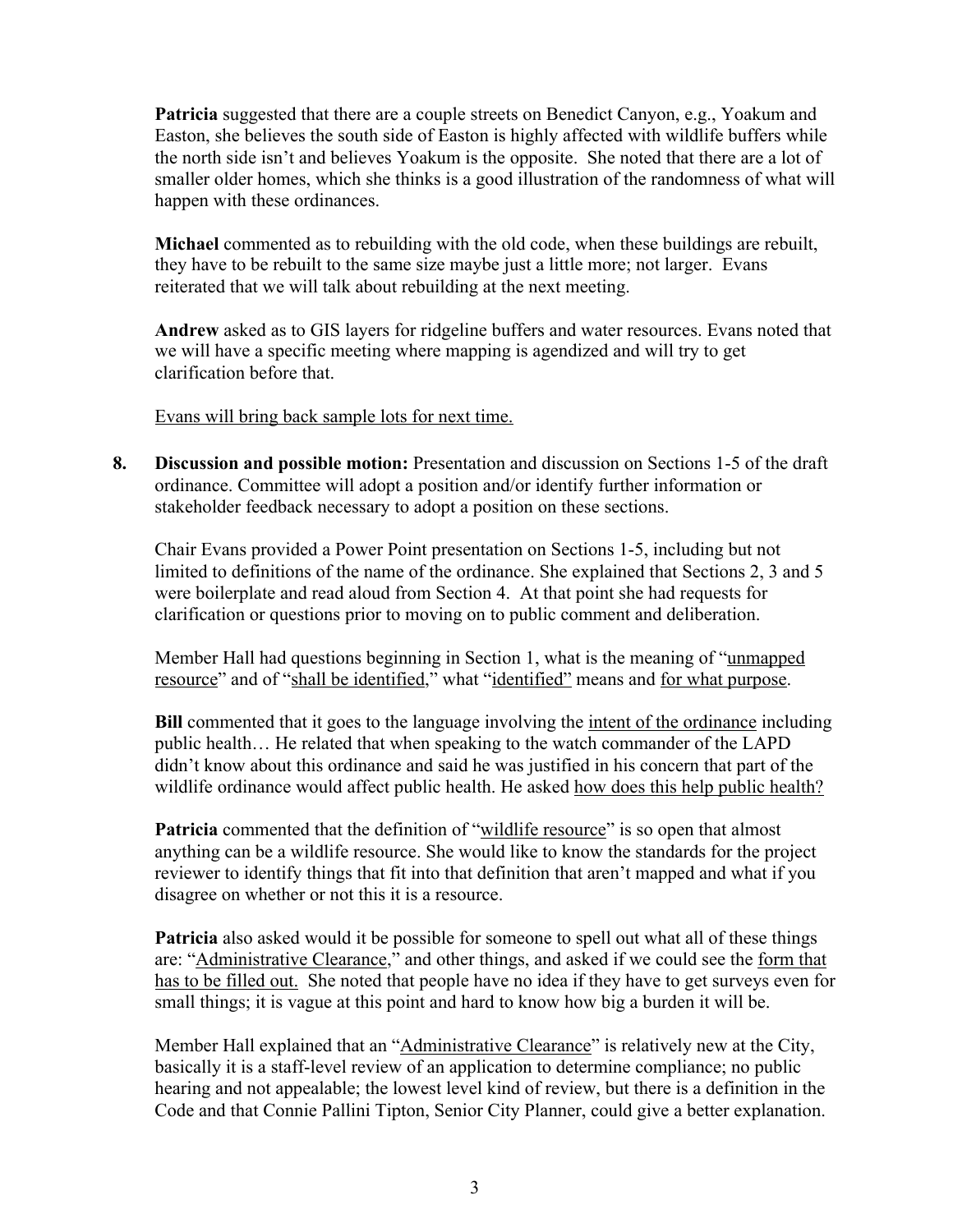Hall had the same question noting that on Section 4, 4.b., talks about that form that has to be provided and the instructions; noting that the devil is often in the details. He'd love to see that form and, as an environmentalist, would like to make sure it is adequate; he would like to see what is required, e.g., hope that a biological report would be a requirement.

Hall's other question related to Administrative Clearance is when there is a project that needs a ZA, maybe because maybe it is a substandard road or all the different reasons, exceeding by right grading quantity allowed in the BHO, does the ZA have to review the Administrative Clearance with regard to the regulations in the Wildlife Ordinance or is it a separate thing?

#### **Public Comment on Section 1-5 that we discussed**:

**Bill** is begging people to write this in plain English, because … we don't know what the maps or the verbiage means, and there is no way to intelligently opine and understand the implications of what is an existential threat to his family, his retirement and financial wellbeing. Have them put the intent in plain English; say that this intent rules and if any of these things go against the intent, it is the intent that carries the day.

**Patricia:** With respect to making a Supplemental Use District (SUD), what are other consequences of that and, assuming the SUD is created, and a wildlife ordinance is passed, how easy or difficult will it be to go in and change various regulations? What would be the process for doing that, and what are the other consequences of having a SUD?

Patricia reiterated that the definition of "wildlife resource" is so broad... almost anything could be deemed to be a wildlife resource with massive consequences for homeowners.

Member Hall responded that they are legislative in nature, a zoning change; so only the City Council, the City of LA, has the authority to add or eliminate or modify an SUD; only the City Council has the authority to change the law.

**Paul** noted that someone commented that at the end of the day that it is based on what the intent is. He thinks everybody needs to be careful with that when these things get passed because "the intent" and "the law" are very different as to how the Planning Department interprets it. (He gave an example of a 12-foot wall height before and after the ordinance.) He noted that if you think the intent is written right that's fine but for the final ordinance they read everything black and white. He has had nothing but bad luck with what the intent may be in many different issues. So, if you think the intent is good, you have to be sure it is written black and white for what it is because the Planning Department is not using any logical discretion as he has seen.

**Michael** asked if we knew a CD5 candidate's position is on the Wildlife Ordinance, to which Chair Evans noted we cannot discuss candidates.

**[6:09 PM]**: Evans closed public comment on sections 1-5.

Member Morris recommended coming up with a list of things that seem unclear.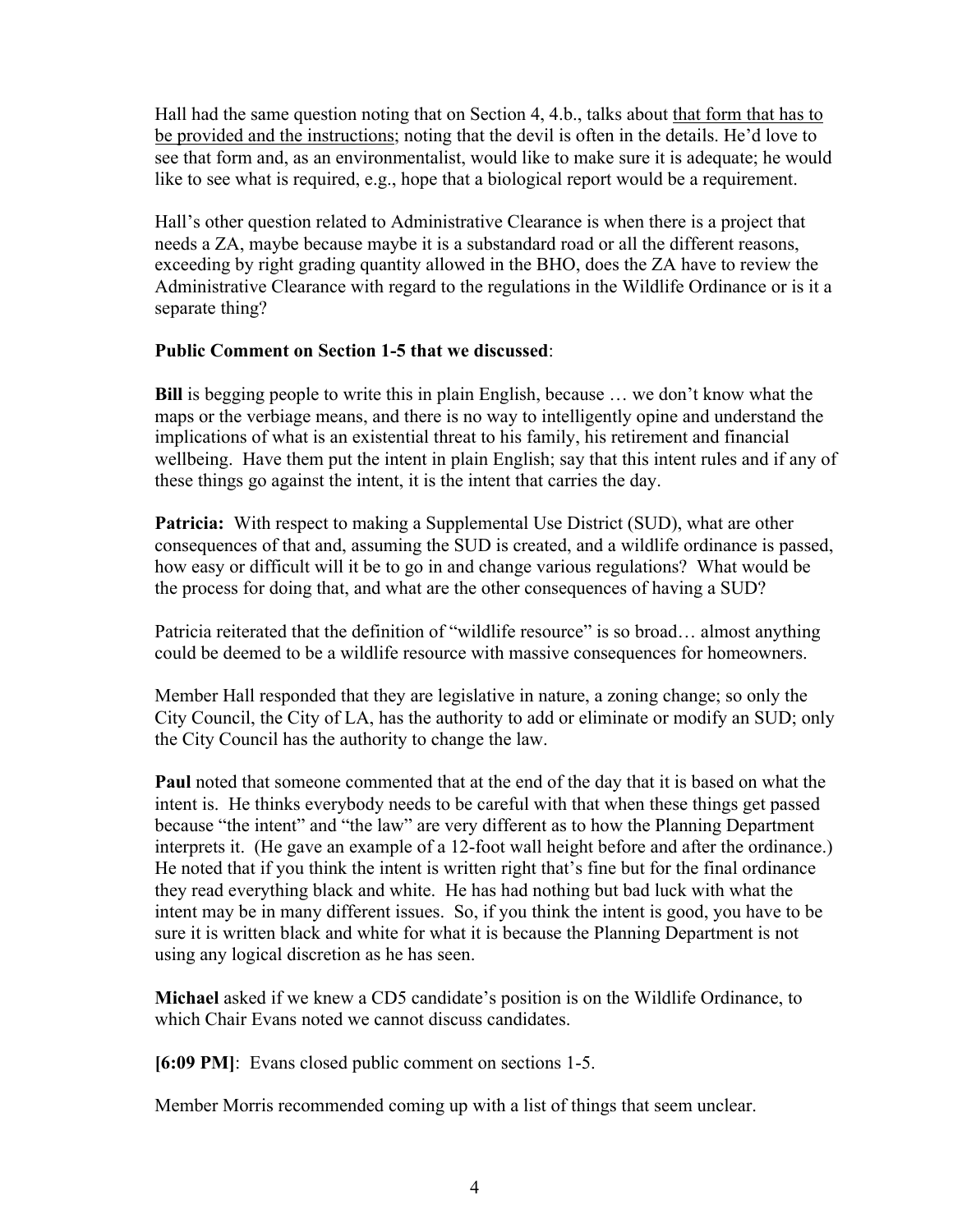Hall noted, Under Section 1, as to the definition of "wildlife resource," his major problem is that he cares deeply about native woodlands and they have excluded that as a wildlife resource. That's one thing we should ask to be included. That are mapped by the National Park Service in their 2006 Survey.

Hall gave some background noting in 2006, National Park Service mapped the Eastern SM Mountains and mapped native woodlands. SMMC has a map, and he can share a link. He noted that the native woodlands are not encompassed in the wildlife resource, but may be the most important wildlife resource. He noted that we have the definition and asked, when is it triggered? He noted that we have to go to page 20 to understand when the definition of "wildlife resource" is triggered because you are encroaching into a wildlife resource, that's when site plan review is required. Evans asked, and Hall confirmed that the buffer requirements do not currently apply to woodlands, which he feels is a mistake.

Morris asked if the average homeowner would be aware that their property is in an area that was previously mapped as in an area in the woodlands, to which Hall noted that they would not unless they are reading certain articles. However, if they have oak or walnut trees, he could bet that it is a woodland. He noted that the National Park Service only included woodlands that were a minimum of 10,000 square feet. He will share the map.

Hall noted that in the SMMC letter, the thing they wanted the most was to have the native woodlands that have been mapped be designated as a wildlife resource; he supports that. Hall wants to add "native woodlands" by the National Park Service of 2006 as a wildlife resource.

Evans noted that she hears lots of questions on Section 4, and need to get answers before we say anything on Section 4.

Hall suggested the City do an FAQ on exactly what an "Administrative Clearance" is, and that it should come from the City and not from us. We should say that in our letter.

Evans would say that there is an option to say clarification is necessary before the ordinance is put into effect, and between meetings, go to Planning, ask for clarification bring the clarification back and then take a position on that section.

Hall doesn't want to delay our work because this is going to the Planning Commission very soon; whatever we do needs to be something that can be put into a letter to the City in the next couple of weeks. Evans noted that we will be doing this for about a month. He reiterated that the public needs to better understand the Administrative Clearance process.

Member Morris asked when we will hear from the experts…, Evans noted that they have declined to appear… She has been corresponding with some scientists and Travis volunteered to provide some clarifications on some of the *efficacy* questions we might have. Hall reiterated that we would put into the letter that the public needs to understand the Administrative Clearance process and what that entails. Longcore was present to take specific questions.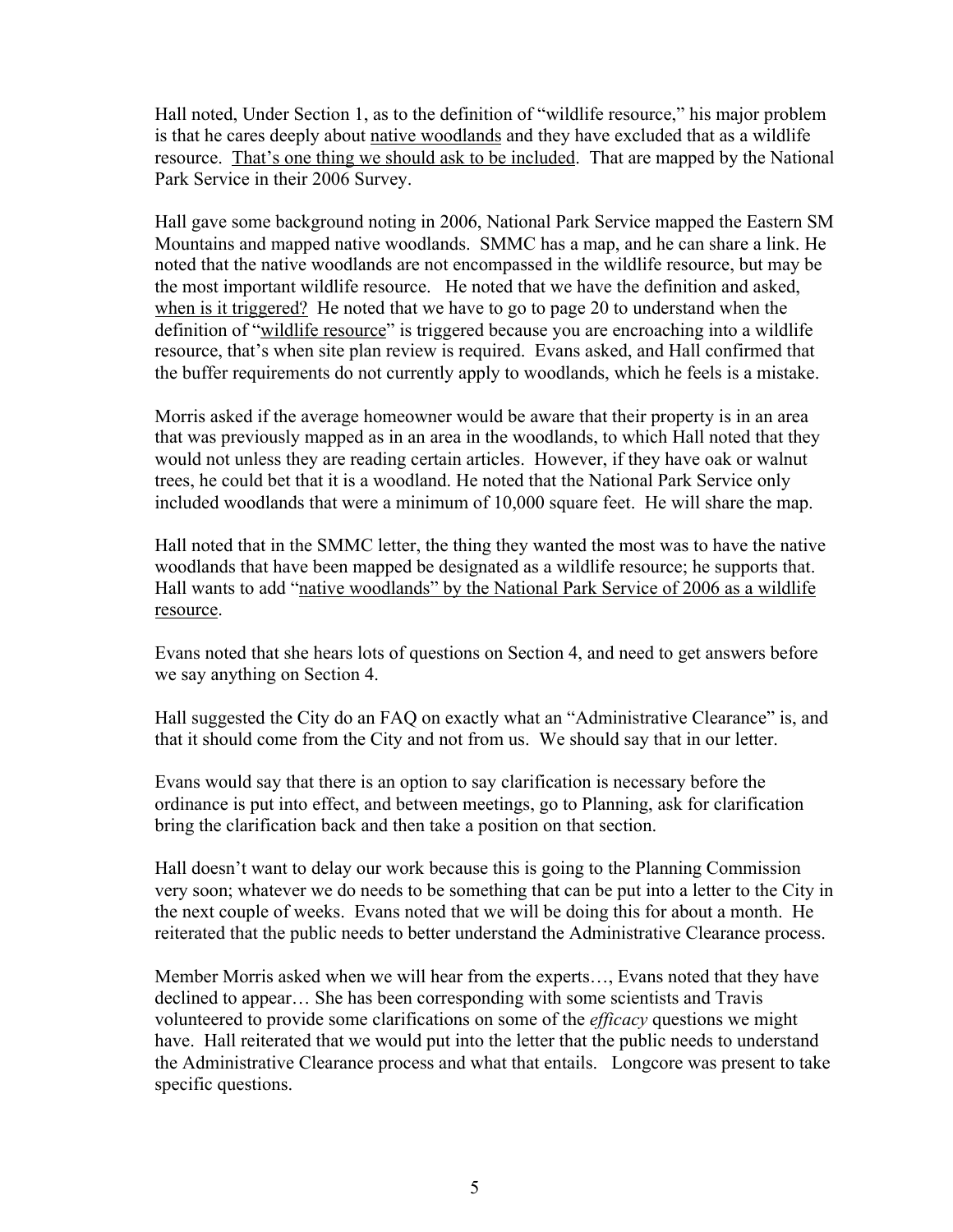Hall further would ask the City what "unmapped resources" are intended to include: What are unmapped resources and what is a purpose is of identifying them?

Hall thinks he understands the intent is on that, that's sort of an acknowledgement on their part, that there are other important resource considerations but they chose to not to identify them all, and even that's true, what is the point of identifying them if the staff doesn't have the authority to force an applicant not to encroach upon or disturb that resource?

Hall reiterated the importance of the intersection between projects that require ZA approval and the wildlife ordinance. The way he reads is, you can get our Administrative Clearance separate from whatever you are doing at the ZA… He noted that all of the hundreds cases we have reviewed at PLUM where we've offered our opinion…, got the applicant to make changes to the project… he is not sure the ZA will do what they did any more, they may say that is a separate process; once you take care of this issue or that, you will go get your administrative clearance from staff. He doesn't like this at all. He thinks you get a better work product with a public process and transparency.

Hall would suggest that our position should be that when there is a discretionary permit required for the project, the decision maker for that discretionary permit is the individual responsible for ascertaining compliance with the ordnance.

What that would mean is - say someone came and were getting a ZAD for substandard road, e.g., to ZA Jack Chang, he would, in the course of doing public hearings would also look at the project to see if it met all these criteria. Jamie noted that we don't want to be looking at these things through separate lenses because they are intimately related, especially when you are dealing with size or height of structure, or deviations into the setbacks… they are intimately related. He strongly recommends that if there is an additional discretionary issued, that decision maker is responsible for ascertaining of compliance with the Wildlife Ordinance.

Morris feels that puts a lot on the opinion of one person. Hall noted that it will be one person anyway. That administrative clearance will be a nameless/faceless person behind the counter… he thinks that compliance with the ordinance should rest with the decision maker if on the discretionary permit if there is one. Some of these projects may be by right projects that don't require a ZAD, and if so, that faceless nameless person behind the counter will issue an administrative clearance.

Member Loze asked what procedure Hall would suggest on appeal and review of the administrative decision, to which Hall noted that there is no procedure to appeal administrative clearance. Loze asked if we may suggest one here. Evans thinks it is worthwhile to ask what the intent is for an appeal process. Hall thinks there should be an appeal procedure and hears that is what Don is saying, that he supports an appeals process on administrative clearances. Evans noted that we have a responsibility to get some answers to the questions about the administrative clearance before taking a position.

Hall reiterated his issue about the fact that if there is a discretionary permit, that the compliance with the wildlife ordinance should be something that that decision maker looks at in the course of the discretionary process.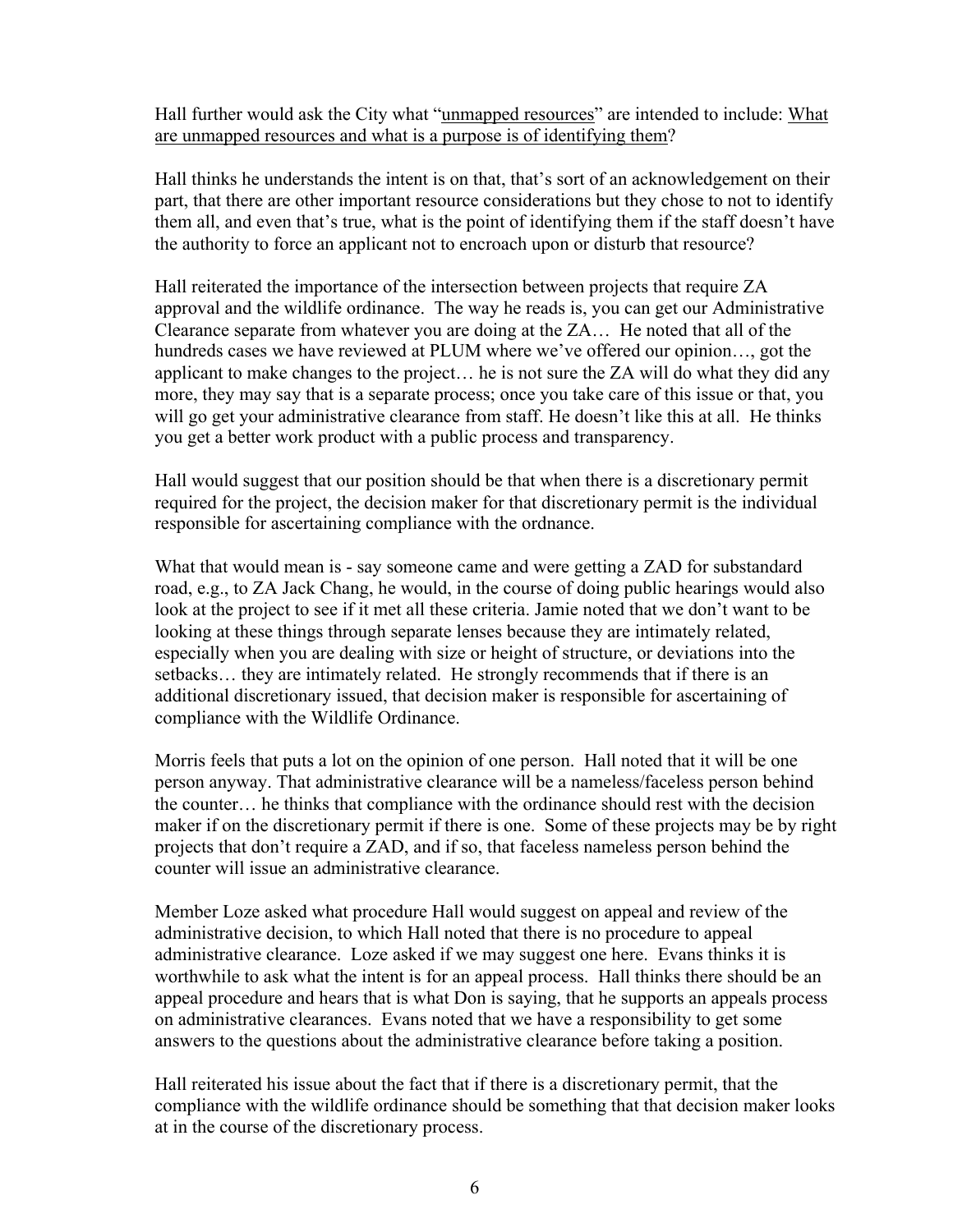Miner commented regarding discretion by one person, perhaps there should be a wildlife commission before further building is constructed from scratch in the hillsides. She noted that 60-70 years ago, houses were built nestled in the hillside, that didn't obscure wildlife, and has gotten bigger and bigger to where there are hotel sized not nestled… and the hills have been decimated to accommodate this kind of construction. She noted that maybe it has come to a point for all of us, not just in the hillsides, in the flats and everywhere else in Los Angeles, who are conscious of climate change and ecology, if we do away with wildlife and construct cement and pretend that hillside lots are lots in the flats, but they are not, we are in great danger;… like we are worried about fossil fuel and everything else, we need to worry about the wildlife that are part of our ecological makeup; … possibly have a wildlife commission to go over every single plan headed to the hillsides.

Hall responded to Miner's comments, … he doesn't think it is realistic from a political standpoint now; rather maybe require that the NC review administrative clearances like we do other land use projects; maybe that would be a happy medium; to just add a little sunlight and transparency into the process. He would recommend that applications for administrative clearance under the Wildlife Ordinance be reviewed by the NC's PLUC. He doesn't know if it will be manageable as to volume.

He acknowledged Miner's idea… but thinks that having a commission would not be likely in the political environment now, and maybe have the NC play a role. \*It may not be feasible based on the volume as none of us know what the volume of administrative clearances will be.

Morris thinks estimates are that over 50% of our properties will be impacted by one or more of the *(inaudible)*. Evans noted that everything is impacted by the districtwide regulations but in terms of specific resources, she thinks it is less than half. Hall noted it is not in 1-5 but it is in section 6: Applicability, is the most important thing.

Evans hears what we are forgetting to say is that overall we seem to support the intent of the ordinance to preserve wildlife. Morris is not sure that intent and what is being suggested to make that happen are well aligned. … Hall noted that it is not just about wildlife and he supports the intent.

**Initial Motion:** We support the intent, the NC reviewing Administrative Clearances, getting clarifications and answers to questions about resources and the appeals process, what the administrative clearance process looks like, what would happen if there was a ZA, if the ZA decides everything, what is the intent of the appeals process, what does the form look like? Find out the answers before forming an official opinion **moved** by Evans; **seconded** by Schlesinger.

Bayliss asked it Hall confirmed that we will create a list to reach out and present to the City for them to get back to us with clarifications. Morris foresees problems with taking this on at the PLUC.

Loze gave some historical perspective, that some time ago, the head of Planning was looking forward and found that the staff was thin enough so they could not get to these things and her approach was to set a mandate for a place for the NC, which was just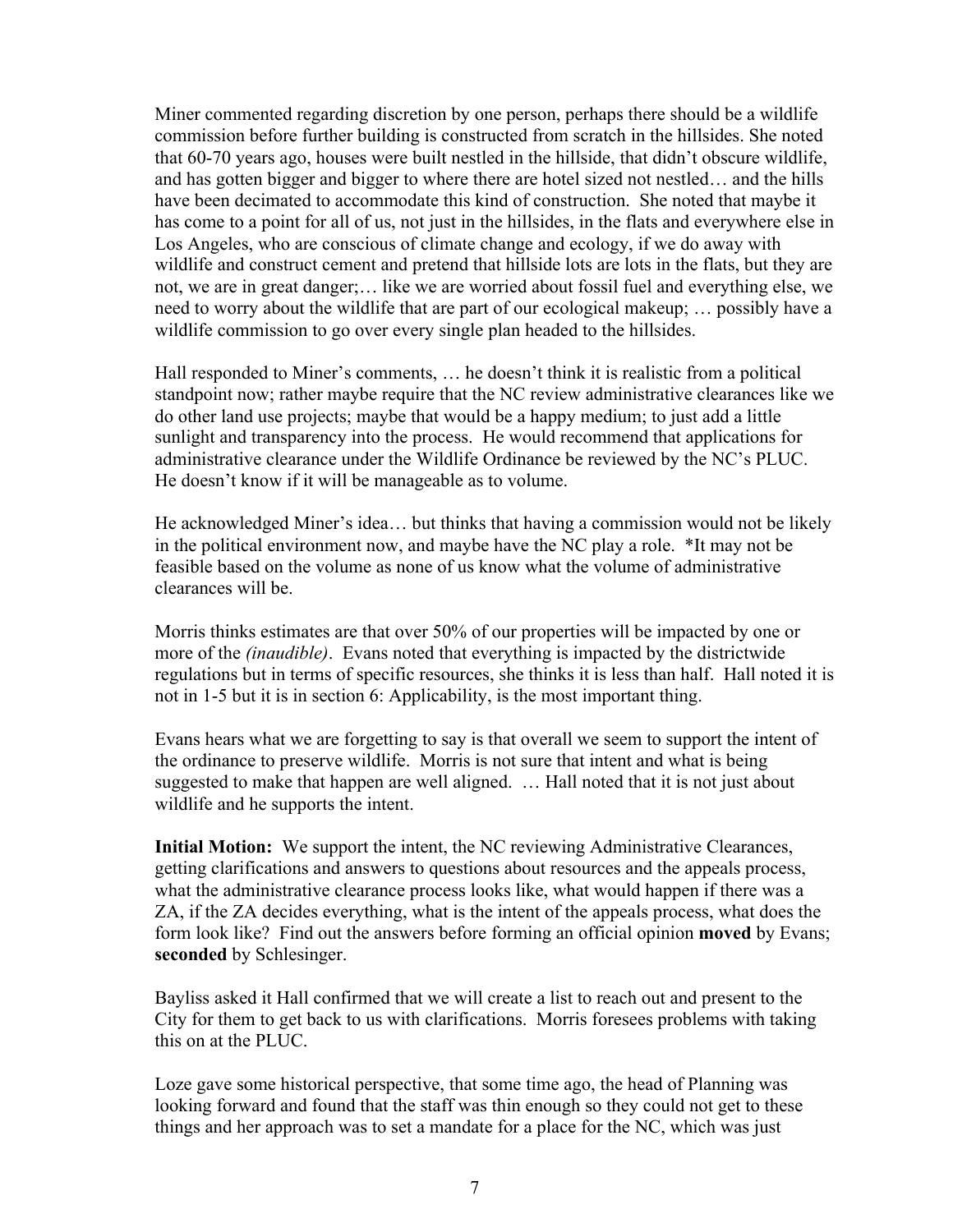coming into being, and the NCs were to advise the councilpersons of their insight on discretionary matters that were not deemed by right under the code. Now there is a discrepancy about what's by right and what's discretionary, but the idea was that the people with issues would have the opportunity to review a discretionary matter. There was an assumption with that, that there was a building code by which there would be a standard to determine what was discretionary and what was by right… There is a process accepted by the Planning Department and subsequently accepted by Council which is that the NCs can have an opportunity for discretionary review. What we are talking about now… is when it would be appropriate to do that, to make sure that the process that we are trying to divine here… is appropriately reflected on. He is reviewing for himself how we are in the position to do it and if it is appropriate for us to do it.

**Rephrased Motion:** To support the intent of the ordinance, to support neighborhood councils reviewing Administrative Clearances, and to seek further information about the rest of the questions we have compiled during this conversation **moved** by Evans; **seconded** by Schlesinger. Discussion was held. Bayliss noted that there will be quite a lot of those Administrative Clearances.

Hall noted that one of the things that concerns him is that now protected tree removals are discretionary. Tree removal permits are discretionary permits that trigger CEQA and go to Board of Public Works. This ordinance would potentially allow them with administrative clearances. A key feature of the Protected Tree Ordinance is that a finding of necessity is required to allow for the removal. You have to prove that it is necessary to remove that protected tree to allow for reasonable development. He is concerned that this ordinance will relax the standards and make it easier to remove protected trees because it will convert that into an AC process. That is one of the reasons why he is concerned about this AC procedure not having any transparency.

Loze asked if there may be a question of what would trigger a review, like an appeal process from the administrative review, not necessarily a review automatically of each administrative process.

Chair Evans noted that what Hall said makes sense, like how we get tree removals; so, at least have the piece of paper cross the NC desks in a timely fashion, if there was an interest in weighing in and making a comment letter, that that should be available.

Hall agreed with Bayliss, that the volume may not being manageable, even if the City agreed to this, and that we would only review a select number of those that we thought are important, like with tree removal permits, we only opine on the ones that are worthy of our input. Evans noted that like anything, if there was more than each individual person could review simultaneously there would be a way of dividing them up and go through them and flag what was warranted for the review.

Bayliss gave an example, when working for the Council District office, receiving a great many notices that a home would be demolished… if the idea was that the ordinance says that a copy of the application or request for just administrative approval is sent to the NC, it is just a form requirement. You already have to do that if you are submitting an application for a ZA action, you have to turn in a copy to the NC which the city sends to